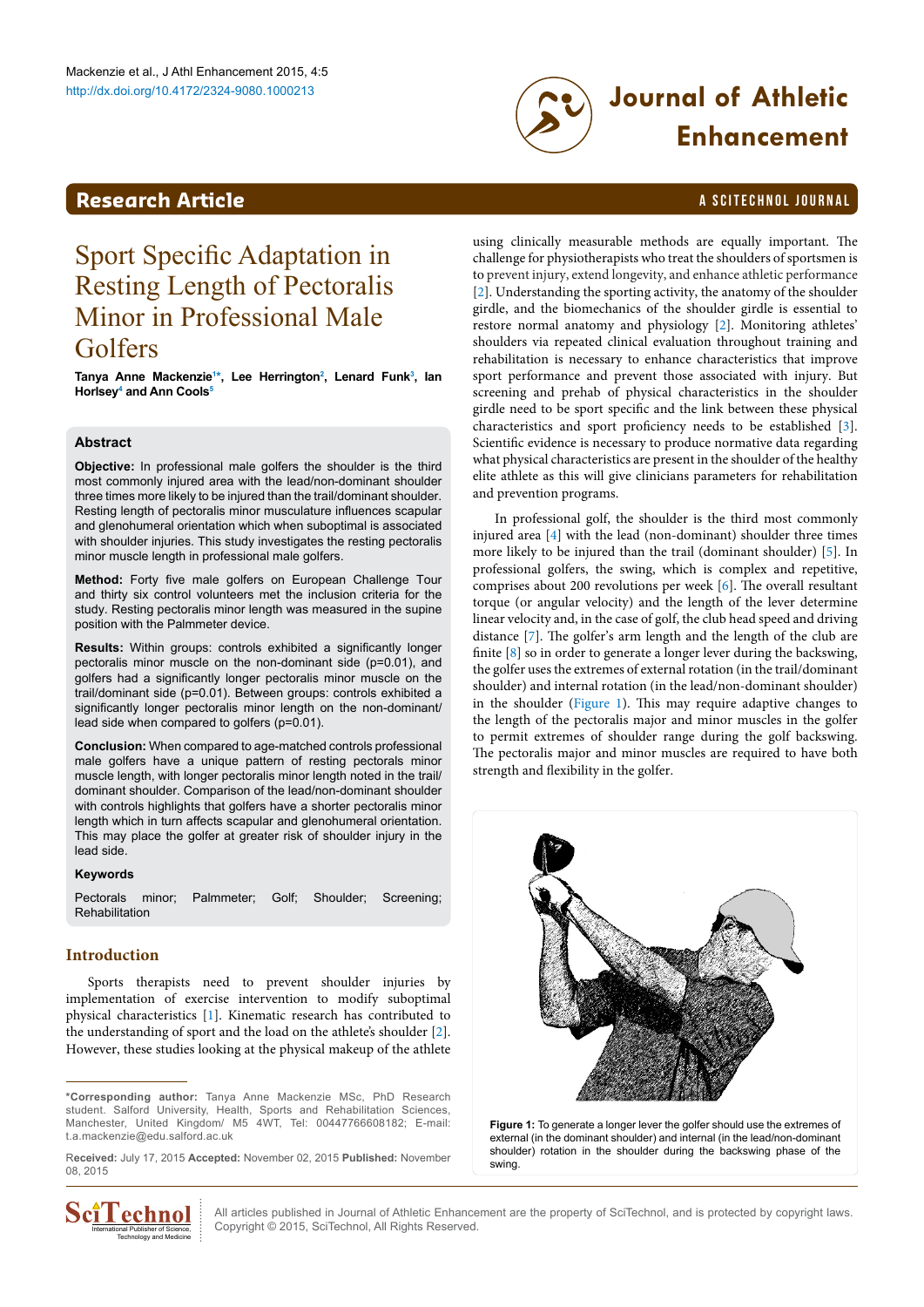*Citation: Mackenzie TA, Herrington L, Funk L, Horlsey I, Cools A (2015) Sport Specific Adaptation in Resting Length of Pectoralis Minor in Professional Male Golfers. J Athl Enhancement 4:5.*

The SSC (stretch shortening cycle) theory is that a short stretch followed by a contraction of the muscle increases elastic energy, enhancing the power of the concentric contraction [\[8\]](#page-3-12). During the backswing, the golfer capitalises on the SSC by elongating the hip, trunk and shoulder musculature [\[8\]](#page-3-12). The turn of the hip relative to the shoulder is referred to as the X-factor in golf. A longer X-factor is associated with a longer driving distance, greater power, and generation of greater club head speeds [[8](#page-3-12)]. The pectoralis muscles forms part of this kinetic stretch. The range in which a muscle works can vary between full stretch and maximal shortening with contraction [\[9\]](#page-3-13). The full range of a muscle's contractions can be divided into inner range, mid-range and outer range. The position in range where the active length tension curve is optimal is known as the muscle's resting length, which is normally in mid-range [\[10\]](#page-3-14). The muscle is most effective in generating optimal force in a mid-range nearest the resting length [[10](#page-3-14),[11](#page-3-15)]. The resting length of the pectoralis muscles may contribute to the available X-factor range in golfers, hence influencing the dynamics of the swing [[12](#page-3-16)].

Pain in the golfer's shoulder is reported to be as a result of impingement, rotator tendinopathies or tears, shoulder instabilities, and arthritis [\[13\]](#page-3-17). Soft tissue and musculoskeletal injuries are reported in golfers as a result of overuse [\[13](#page-3-17)]. The hours of play can also result in 'imbalances' in the muscular system and further predispose the golfer to overuse syndromes [\[13](#page-3-17)]. Alterations in scapular kinematics associated with short pectoralis minor length have been noted by authors in patients with impingement syndrome [[14](#page-3-18)-[17](#page-3-19)]. Studies comparing healthy patients with those with impingement syndrome [[15](#page-3-20)[,16,](#page-3-21)[18-](#page-3-22)[21](#page-3-23)] report decreased posterior scapula tilt [\[14](#page-3-18)[,20,](#page-3-24)[22](#page-3-25)], decreased upward rotation [\[18,](#page-3-22)[20,](#page-3-24)[23](#page-3-26)[,24\]](#page-3-27), and increased internal rotation [[15,](#page-3-20)[18](#page-3-22)[,21\]](#page-3-23) in symptomatic groups. Abnormal muscular force couples of the scapula thoracic muscles can lead to faults in the path of instant center of rotation of the scapula, and thus affect scapular and glenohumeral joint kinematics [\[25\]](#page-3-28). For this reason clinical measurements of pectoralis minor, which is the only anterior scapulothoracic muscle, are important as they are used in sports medicine during screening to help to identify athletes who may be more injury- prone.

This study investigates the resting pectoralis minor length in professional male golfers on the European Challenge Tour and in age-matched male controls, to determine if the golfer's anatomical shoulder attributes differ from those of non-golfers.

#### **Method**

#### **Participants**

Forty six of 53 male golfers (mean age 27.91 years  $\pm$  4.74 years) met the inclusion criteria for the study. Thirty six of 46 control volunteers (mean age  $24.28$  years  $\pm$  6.81 years), who did not participate in sports and did not do manual work, met the inclusion criteria for inclusion in the study. All golfers were currently playing on the European Challenge Tour and evaluated during the 48 hours prior to start of tournament. Participants included in the study were of full musculoskeletal development, and had healthy shoulders. Participants were excluded from the study if they had: cervical, shoulder, or elbow pain or injury within six months before testing; previous shoulder girdle or spinal fractures; shoulder surgery; or dislocation of the upper limb; scoliosis; or a rheumatologic condition.

The University of Salford Ethics committee approved the study

#### *doi:http://dx.doi.org/10.4172/2324-9080.1000213*

protocol. All participants were provided with a detailed information sheet, comprising details of the study and any associated risks. Participants gave written informed consent to testing and anonymised use of the data collected.

#### **Measurement of pectoralis minor length**

The authors conducted a pilot study in 20 control subjects establishing good reliability of the PALM (Palmmeter) device to quantify pectoralis minor length. Intra-rater inter-session (24 hours apart) reliability was established on 52 shoulders for the PALM device to measure pectoralis minor length (ICC<sub>3,1</sub>=0.98. 95%CI=0.96-0.99). The PALM device (Performance Attainment Associate, St.Paul, MN, USA) shown in [Figure 2,](#page-1-0) has calipers and an analogue inclinometer. The PALM device is portable, quick to use, inexpensive, and not influenced by contours of the chest [\[26\]](#page-3-29).

Measurement of pectoralis minor length with the PALM device was done with the participant in the supine position on an examination plinth. A small pillow was placed under the participant's head for comfort, taking care to ensure that the pillow was not under the shoulder girdle. The participant's arm was passively placed along the side of the body in the neutral position resting on the plinth, ensuring that the participant was relaxed. The elbow was straight with the palm of the hand resting on the side of the participants' thigh, thus placing the thumb in the forwards pointing position. The PALM device was used to measure the distance between the two palpated landmarks of the anterior aspect of the coracoid and the ipsilateral fourth rib sternal notch (Figure 3).

<span id="page-1-0"></span>

**Figure 2:** Palpation Meter (PALM)(Performance Attainment Associate, St.Paul, MN, USA).



**Figure 3:** The PALM device was used to measure the distance between the two palpated landmarks of the anterior aspect of the coracoid and the ipsilateral fourth rib sternal notch.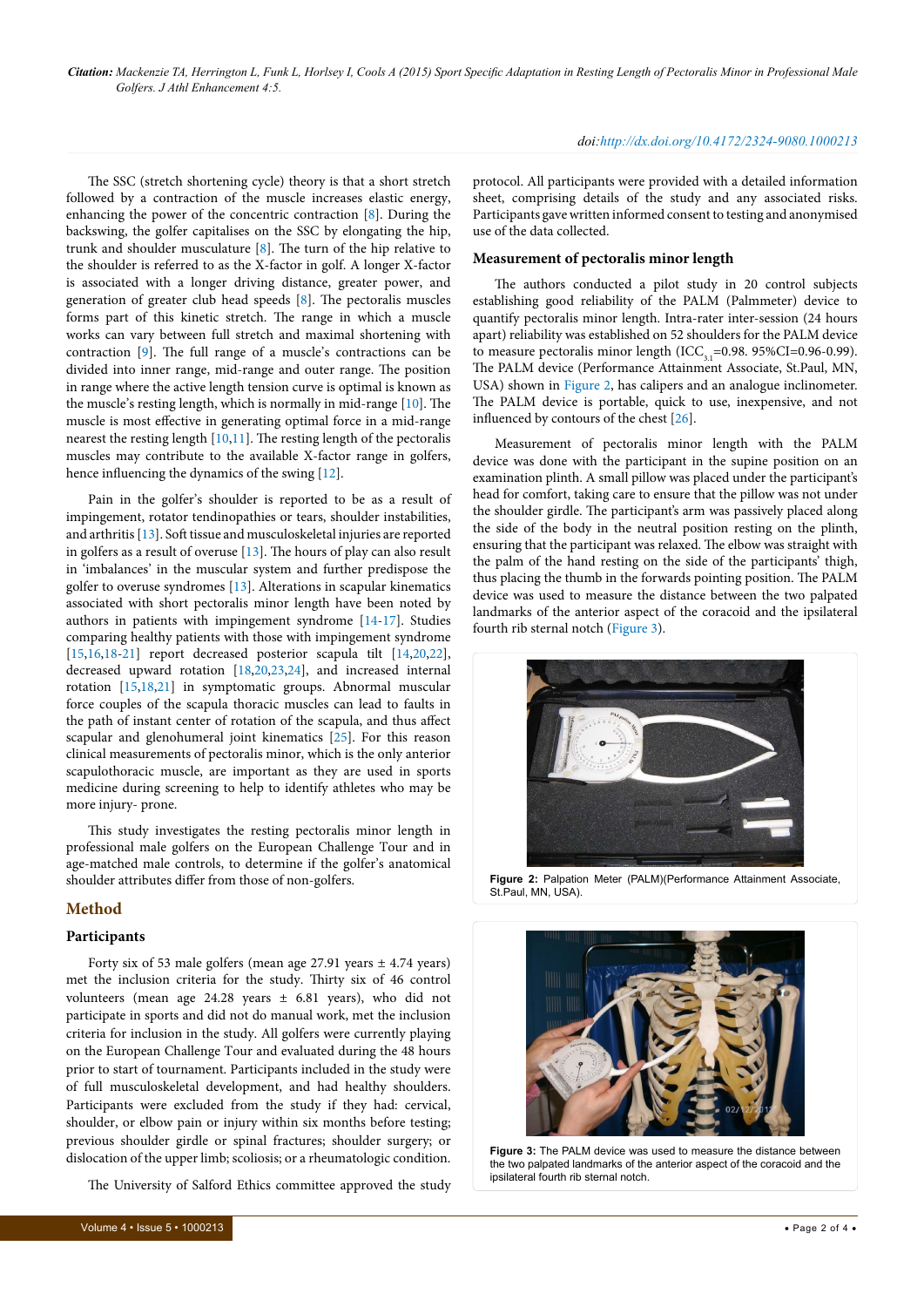#### *doi:http://dx.doi.org/10.4172/2324-9080.1000213*

<span id="page-2-0"></span>

| <b>Table 1:</b> Descriptive statistics and results of independent t-tests for pectoralis minor length. |                          |                                         |                                  |                                          |                              |                               |
|--------------------------------------------------------------------------------------------------------|--------------------------|-----------------------------------------|----------------------------------|------------------------------------------|------------------------------|-------------------------------|
|                                                                                                        | Golfers Mean (STD)<br>cm | <b>Paired t-test</b><br>golfers p value | <b>Controls Mean</b><br>(STD) Cm | <b>Paired t-test</b><br>controls p value | <b>Mean difference</b><br>cm | Independent t-test<br>p value |
| <b>Dominant PM</b>                                                                                     | 16.67(1.13)              | $0.01*$                                 | 16.30(1.30)                      | $0.01*$                                  | $-0.36$                      | $0.20**$                      |
| Non-dominant/lead PM                                                                                   | 15.80(1.25)              |                                         | 16.84(1.31)                      |                                          | 1.04                         | $0.01**$                      |

Abbreviations: PM=Pectoralis Minor; cm=centimetres; STD=Standard Deviation;\*=significance within group; \*\*=significance between groups.

#### **Data analysis**

Statistical Package for Student Statistics for Windows version 20.0 (SPSSinc., Chicago,IL), was used for statistical analysis. Shoulders included in analysis were sorted according to dominant and nondominant (trail and lead shoulder in the golfer) sides. The mean of three measures was calculated. Outliers were removed pertaining to one golfer's data. Normality of distributions was ensured with Shapiro Wilk and Kolmogorov-Smirnow tests. Descriptive analyses were run and Paired t-tests used for within group analysis and Independent t-tests used for between group analyses (significance level set at 0.05).

#### **Results**

Demographic for the 36 controls and 45 male golfers were (mean age 24.28 years ± 6.81 years. Mean BMI=23.8 ), and (mean age 27.91 years ± 4.74 years. Mean BMI=23.8 ) respectively.

#### **Within group analysis**

Descriptive statistics and results from t-tests for both groups are reported in [Table 1.](#page-2-0) Results from paired t-tests showed that golfers had a significantly longer pectoralis minor muscle on the trail/dominant side (trail side 16.89cm ± 1.14cm, lead/non-dominant side 15.82cm ± 1.20cm, p=0.01). Results from paired t-tests showed that controls had a significantly longer pectoralis minor muscle on the non-dominant side (non-dominant side 16.84cm ± 1.31cm, dominant side 16.30cm  $± 1.30cm$ , p=0.01).

#### **Between group analysis**

Comparison of the lead/non-dominant shoulder with controls highlights that golfers have a significantly shorter pectoralis minor length (difference=1.04cm. p=0.01 Independent t-test). No significant length difference was noted between golfers and controls in pectoralis minor length on the dominant/trail side (p=0.20 Independent t-test).

#### **Discussion**

It was hypothesised that golfers would have a longer pectoralis minor length on the trail/dominant side in order to enhance the length of the backswing and so increase the amplitude of the X-factor stretch whereas controls would have equal length in pectoralis minor between sides. The hypothesis was upheld in golfers; within group, golfers had a significantly longer pectoralis minor muscle on their trail/dominant side when compared with their non-dominant/lead side. The hypothesis was not upheld in controls: within group, male controls exhibited a significantly longer pectoralis minor muscle on the non-dominant side compared with their dominant side.

It was hypothesised that the pectoralis minor length in the lead/ non-dominant shoulder of golfers would be shorter than that of controls. This hypothesis was upheld when comparison of the lead/ non-dominant shoulder with controls highlights that golfers have a shorter pectoralis minor length (difference= 1.04cm). It was likewise hypothesised that golfers would have longer pectoralis muscles than controls in the trail/dominant shoulder as a result of adaption to extremes of ranges required during the golf backswing. Betweengroups analysis did not uphold this hypothesis, as the dominant side pectoralis minor length did not differ significantly between controls and golfers.

The finding in this study that golfers have a shorter pectoralis minor length in the non-dominant/lead shoulder may account for the threefold increase in injury rate on this side. This finding suggests that, in order to maintain muscle balance between the scapulothoracic muscles and thus to minimise shoulder pathology in golfers, regular monitoring of resting pectoralis minor length and prehab should take place [\[27](#page-3-30)]. Resting length of pectoralis minor musculature influences scapular and glenohumeral orientation [\[27\]](#page-3-30) which, when suboptimal, is associated with shoulder injuries [\[28](#page-3-31)[-31\]](#page-3-32). Lack of flexibility in the pectoralis minor muscle restricts upward scapular rotation and posterior tilt, which has been shown to be a factor in impingement syndrome [[32](#page-3-33),[33](#page-3-34)]. Impingement syndromes are common causes of pain in golfers' shoulders [[13\]](#page-3-17). Change in resting length of the pectoralis minor muscle may be prevalent in golfers owing to the repetitive nature of the swing. Regular monitoring and maintenance of pectoralis minor flexibility and prehab to maintain muscle balance between the scapulothoracic muscles is indicated to minimise shoulder pathology in golfers.

#### **Limitations**

Potential limitations of the study are that subjects may have altered their posture during measures of pectoralis minor length, which would cause greater measurement error. The ICC values and results from the pilot study indicate that the effect of these potential limitations was minimal. The samples of golfers included in this study were all playing on the Challenge Tour. Professional players, although exposed to intense period of play, are normally undergoing conditioning programs and have been reported to have better flexibility than recreational or high handicap players [\[3](#page-3-7)]. But what deviation in alignment will to lead to impairment is not known, and neither is the length of time an individual must sustain a deviation in alignment before dysfunction begins: time is not normally considered as a variable [[34](#page-3-35)]. A long-term prospective follow up design study is necessary to determine this.

#### **Conclusion**

Screening and prehab of physical characteristics in the shoulder needs to be sport-specific. In contrast to findings in male controls, professional male golfers have a unique pattern of resting pectorals minor muscle length with longer pectoralis minor length noted in the trail/dominant shoulder, which may enhance the length of the back swing. Comparison with controls highlights that golfers have a shorter pectoralis minor length in the lead/non-dominant shoulder which in turn can influence scapular and glenohumeral orientation. This may place the golfer at greater risk of shoulder injury.

#### **Acknowledgements**

Authors would like to thank Dr Roger Hawkes and Dr Andrew Murray of the European Challenge Tour medical team for their contributions.